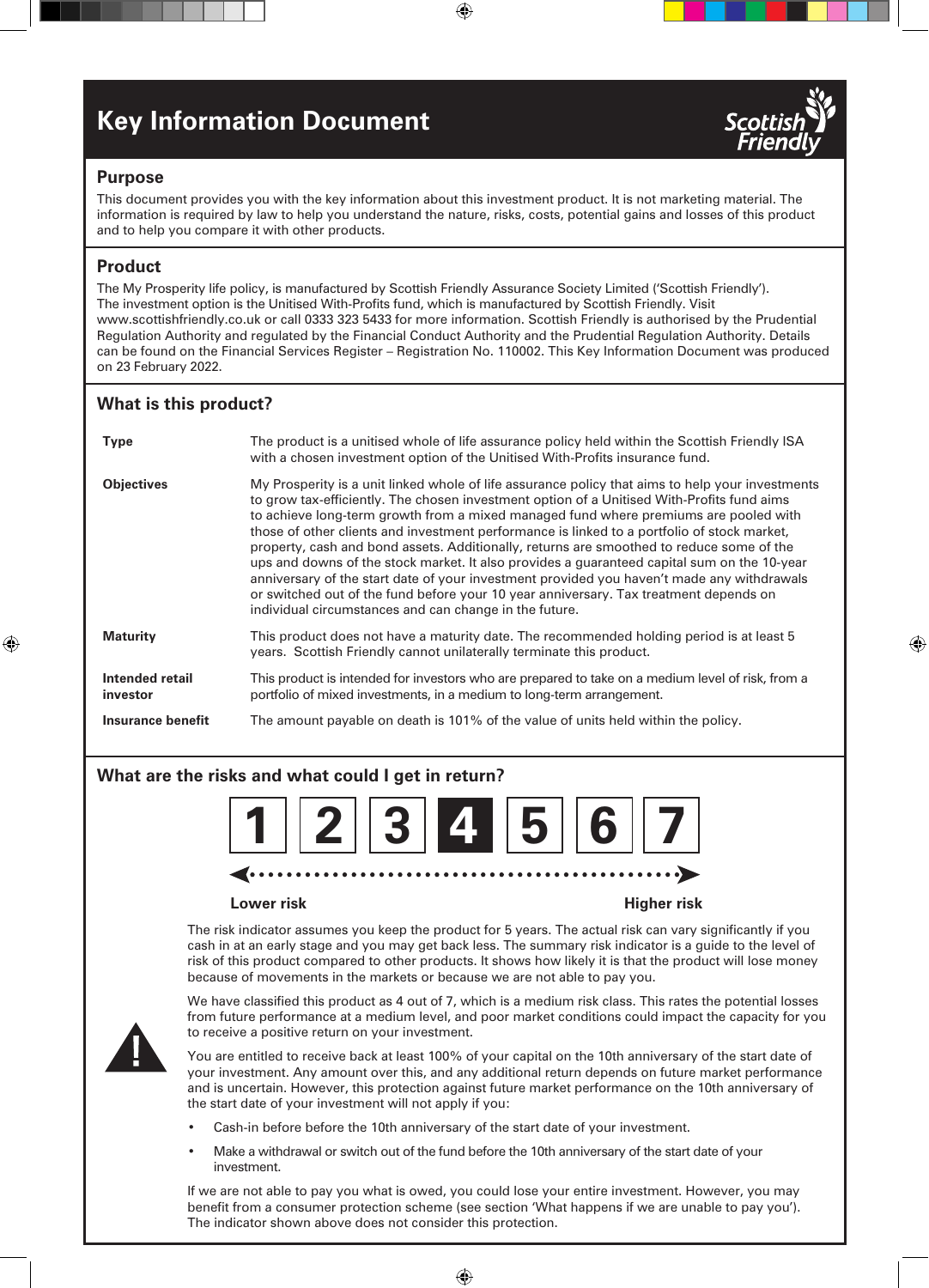| <b>Performance scenarios</b>          |                                                                 |                     |                    |                                            |  |  |
|---------------------------------------|-----------------------------------------------------------------|---------------------|--------------------|--------------------------------------------|--|--|
| <b>Investment</b><br><b>Scenarios</b> | £10,000                                                         | 1 Year              | 3 Years            | 5 Years<br>(Recommended<br>holding period) |  |  |
| <b>Survival scenarios</b>             |                                                                 |                     |                    |                                            |  |  |
| <b>Stress</b>                         | What you might get back after costs<br>Average return each year | £6,551<br>$-34.49%$ | £7,341<br>$-9.79%$ | £6,641<br>$-7.86%$                         |  |  |
| Unfavourable                          | What you might get back after costs<br>Average return each year | £9,552<br>$-4.48%$  | £9,853<br>$-0.49%$ | £10,369<br>0.73%                           |  |  |
| <b>Moderate</b>                       | What you might get back after costs<br>Average return each year | £10,532<br>5.32%    | £11,596<br>5.06%   | £12,826<br>5.10%                           |  |  |
| Favourable                            | What you might get back after costs<br>Average return each year | £11,506<br>15.06%   | £13,531<br>10.61%  | £15,710<br>9.45%                           |  |  |
| <b>Death scenario</b>                 |                                                                 |                     |                    |                                            |  |  |
| Upon death                            | What your beneficiaries might get back<br>after costs           | £10.637             | £11,712            | £12,954                                    |  |  |

⊕

This table shows the money you could get back over the next 5 years, under different scenarios, assuming that you invest £10,000. The scenarios shown illustrate how your investment could perform. You can compare them with the scenarios of other products. The scenarios presented are an estimate of future performance based on evidence from the past on how the value of this investment varies, and are not an exact indicator. What you get will vary depending on how the market performs and how long you keep the product. The stress scenario shows what you might get back in extreme market circumstances, and it does not take into account the situation where we are not able to pay you.

The figures shown include all the costs of the product itself. The figures do not take into account your personal tax situation, which may also affect how much you get back. Your maximum loss would be that you lose all of your investment

⊕

## **What happens if Scottish Friendly is unable to pay out?**

If you buy a policy with Scottish Friendly and we cannot pay the full amount due, you may be entitled to compensation under the Financial Services Compensation Scheme. The maximum level of compensation for claims against firms declared in default is 100% of the claim with no upper limit.

## **What are the costs?**

⊕

The Reduction in Yield (RIY) shows what impact the total costs you pay will have on the investment return you might get. The total costs take into account one-off, ongoing and incidental costs.

The amounts shown here are the cumulative costs of the product itself, for three different holding periods. They include potential early exit penalties. The figures assume you invest £10,000 at outset. The figures are estimates and may change in the future.

## **Table 1: Costs over time**

The person selling you or advising you about this product may charge you other costs. If so, we will provide you with information about these costs and show you the impact that all costs will have on your investment over time.

| E10,000                     | 1 year  | 3 years | If you cash in after If you cash in after If you cash in after 5 years<br>(the recommended holding<br>period) |
|-----------------------------|---------|---------|---------------------------------------------------------------------------------------------------------------|
| <b>Total costs</b>          | £158    | £530    | £991                                                                                                          |
| Reduction in Yield per year | $1.6\%$ | $1.6\%$ | $1.6\%$                                                                                                       |